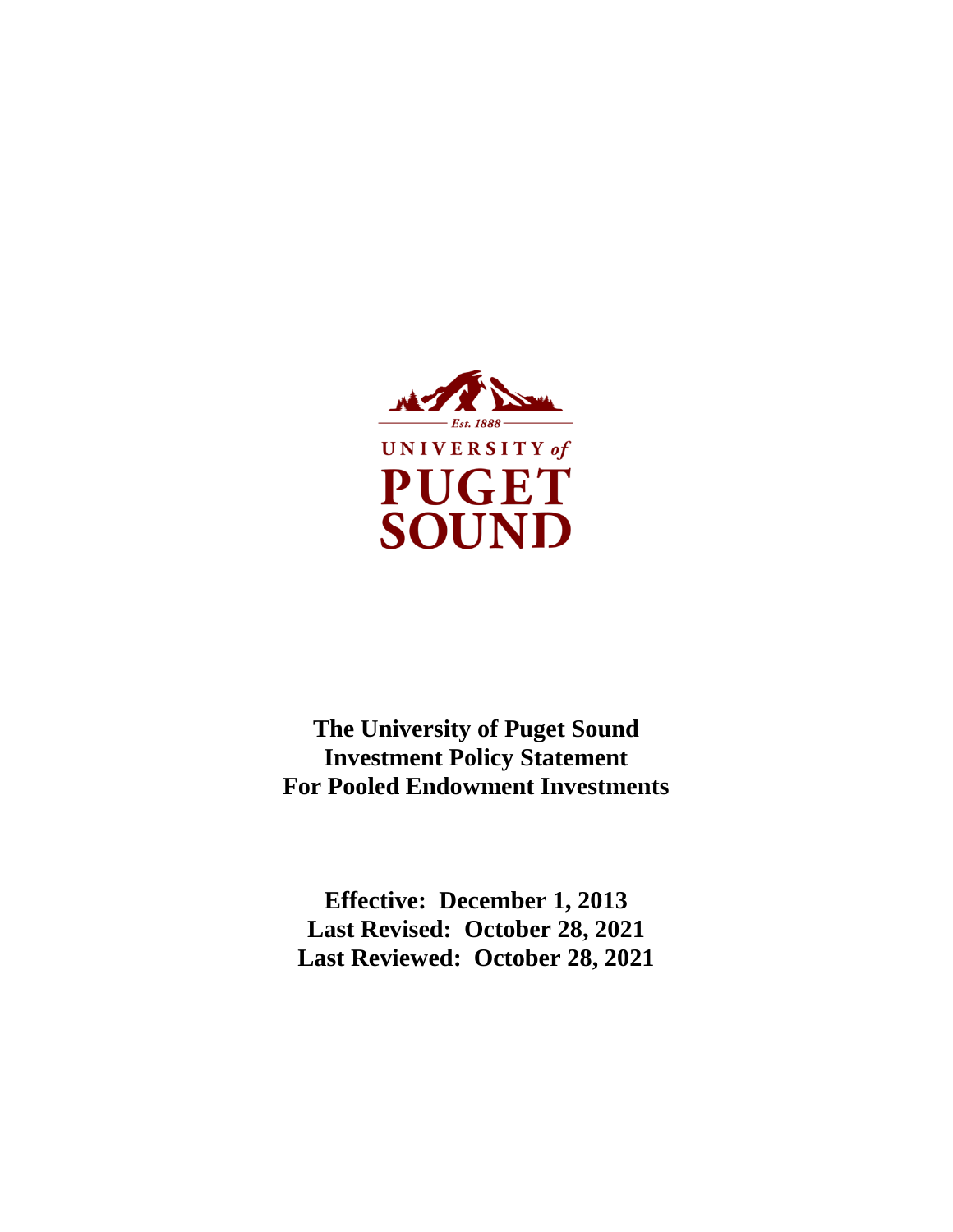# **I. Purpose and Overview**

### *Purpose of the Investment Policy Statement*

This Investment Policy Statement ("Policy") reflects the investment policy, guidelines, constraints, and investment objectives of The University of Puget Sound's (the "University") pooled endowment investments (the "Endowment"). These policies are designed to guide the prudent management of the Endowment funds, conform to all governing codes, and ensure the availability of operating and capital funds when needed. This document outlines the selection of a suitable combination of investment alternatives, levels of investment risk, and expected rates of return, which will satisfy the University's investment objectives for the Endowment.

## *Endowment Overview*

The purpose of the Endowment is to support the educational mission of the University by providing a substantial, sustainable flow of funds for operations. Developed over time through the generous gifts of the University's supporters, the Endowment provides a reliable source of funds for current and future use. The Endowment is the property of the University and held for its exclusive use, benefit, and purpose.

## **II. Scope of the Investment Policy**

The Endowment includes three categories of endowments:

- 1. True endowments, which are funds received from a donor with the restriction that the principal is not expendable;
- 2. Term endowments, which are funds for which the donor stipulates that the principal may be expended after a stated period of time or the occurrence of a certain event; and
- 3. Quasi-endowments, which are funds that have been established by the Board of Trustees ("Board") to function like an endowment, but which may be expended at the discretion of the Board.

Except as noted otherwise in this Policy, to the fullest extent possible, individual endowments are pooled for investment purposes to enable broad diversification and economies of scale. In the rare cases when a donor has prohibited a gift from being pooled for investment purposes, such endowments (referred to as non-pooled endowments) are separately invested and managed. The general guidelines within this Policy apply to the pooled endowment only, including the Fossil Fuel Free Portfolio described later in this Policy.

### **III. Delegation of Authority**

The Board is responsible for the prudent management of the Endowment. In carrying out its responsibilities, the Board has delegated responsibility for the oversight of the Endowment and the approval of this Policy to the Finance and Facilities Committee (the "Committee"). The Investment Subcommittee of the Finance and Facilities Committee (the "Subcommittee") will recommend Policy changes and is responsible, along with the Executive Vice President and Chief Financial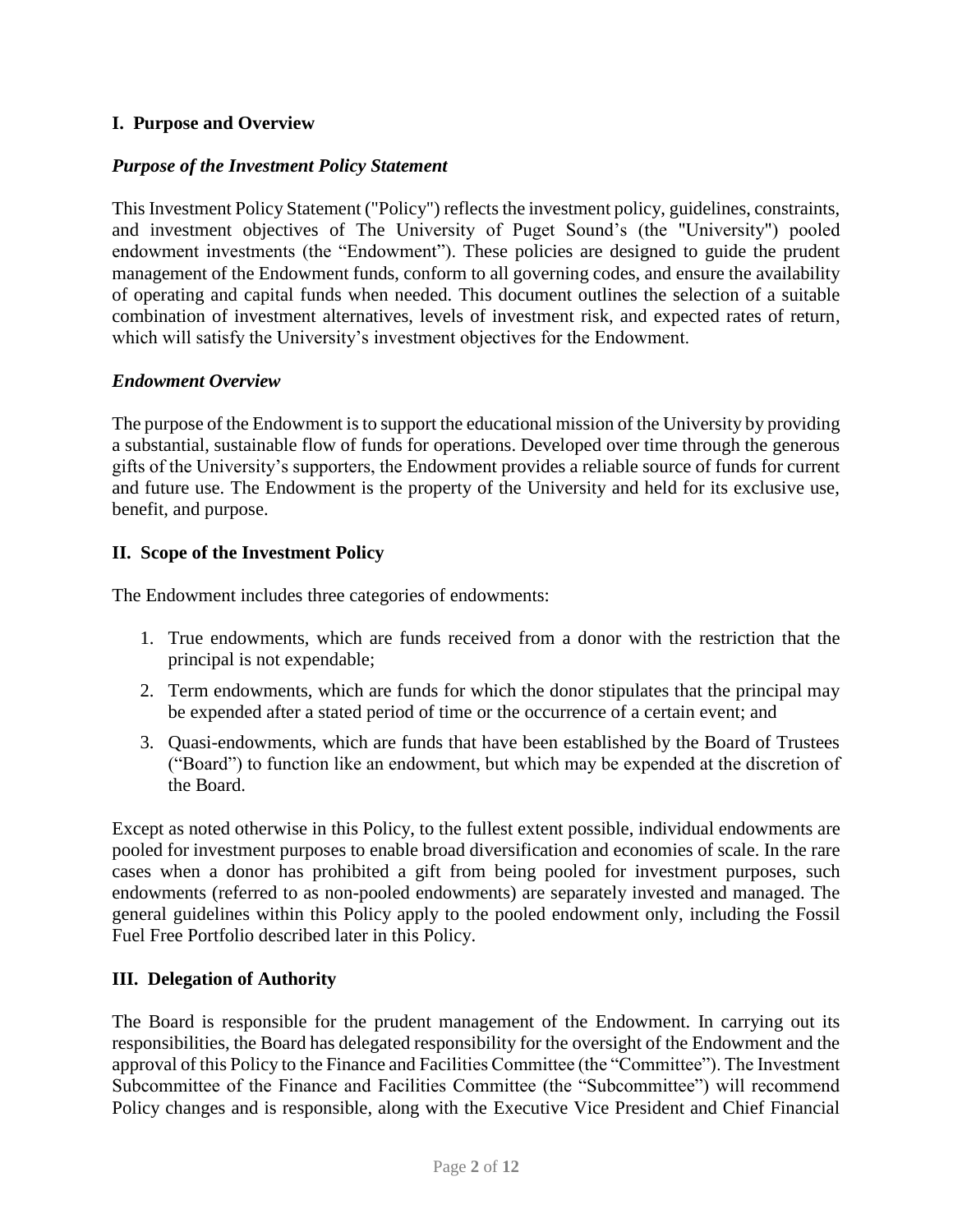Officer, for implementing this Policy. The Board, Committee, Subcommittee, and their agents, will act in accordance with this Policy and all applicable laws and regulations.

The Subcommittee will review this Policy on an annual basis and make recommendations for changes, as needed, to the Committee. It is expected that members of the Board, Committee, Subcommittee, and the External Investment Manager will propose revisions to this Policy, as needed, to support the Endowment's investment objectives.

All participants in the investment process shall act responsibly and in a manner that is consistent with their roles as fiduciaries of the University.

## **IV. Responsibilities of the Finance and Facilities Committee**

The Finance and Facilities Committee's duties and responsibilities are to review and approve this Policy, which addresses the following:

- Asset allocation targets;
- Investment guidelines relating to eligible investments, diversification and concentration restrictions, and performance objectives for the Endowment;
- Acceptable risk levels;
- Total return objectives; and
- Endowment spending policy.

### **V. Responsibilities of the Investment Subcommittee of the Finance and Facilities Committee**

The Investment Subcommittee will make recommendations regarding this Policy and will execute the requirements of this Policy. Specific responsibilities of the Subcommittee include the following:

- Hire an External Investment Manager, consultants, bank custodian(s), and/or other experts, as needed, to manage the Endowment in accordance with this Policy;
- Monitor the External Investment Manager's and other experts' adherence to this Policy and evaluate the performance of the portfolio using the objectives and guidelines stated herein;
- Evaluate the performance of the External Investment Manager and other experts, and make changes, as needed;
- Evaluate and recommend changes to the asset allocation targets and ranges, as necessary, to achieve the long-term performance goals for the Endowment;
- Recommend a spending policy that supports current operations of the University while also providing for real growth of the Endowment over the long-term;
- Comply with the provisions of all pertinent federal and state laws and regulations;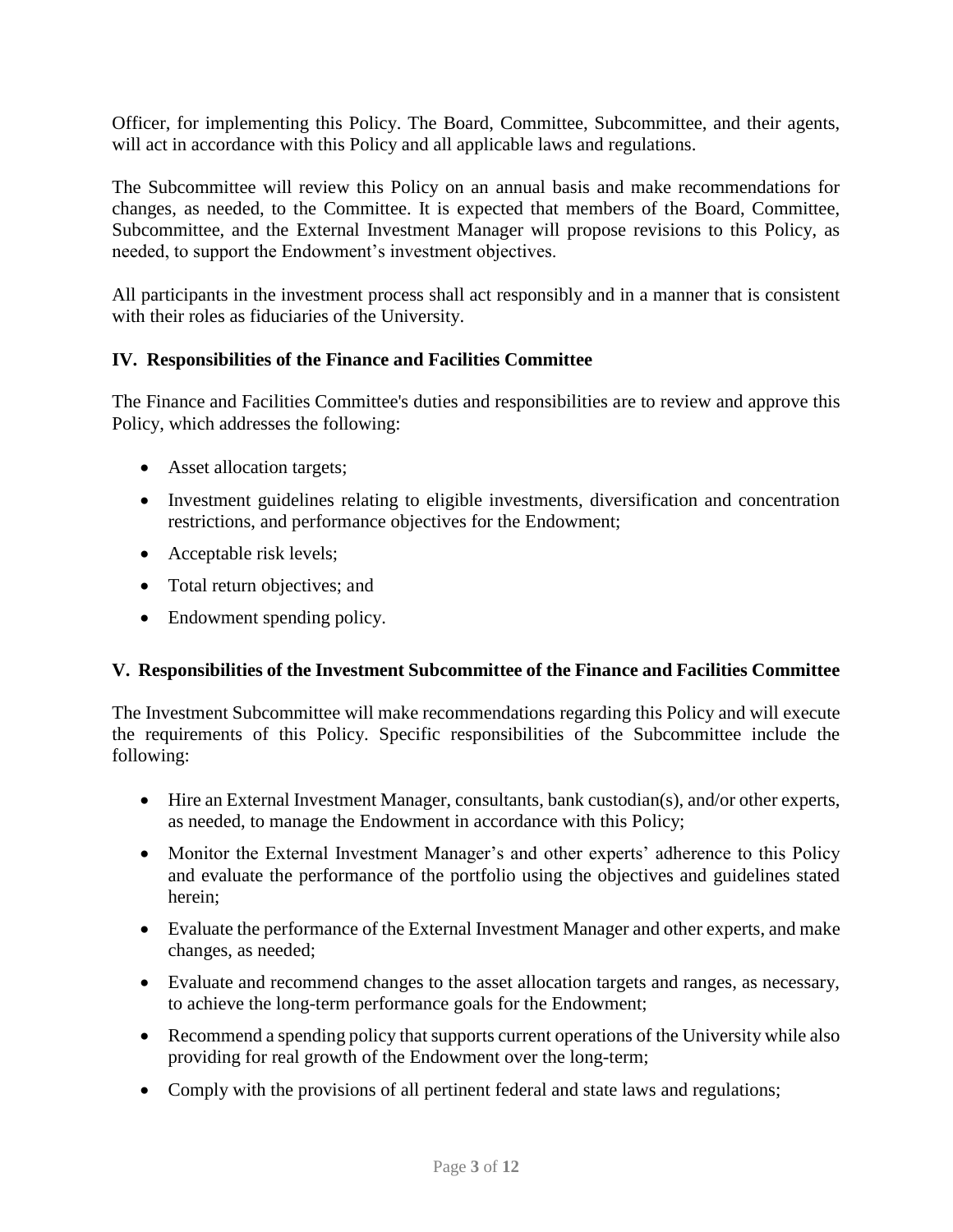- With respect to any proprietary commingled fund managed or advised by the External Investment Manager (the "Fund"), determine whether to invest the Endowment via the Fund's pass-through or blocker vehicle with respect to unrelated business taxable income ("UBTI"), considering anticipated performance on an after-fee and after-tax basis; and
- Perform other activities consistent with this charge that the Committee and Board may deem appropriate.

## **VI. Responsibilities of the Executive Vice President and Chief Financial Officer and Other Financial Officers of the University**

The Executive Vice President and Chief Financial Officer's duties and responsibilities are to:

- Support the Committee and Subcommittee in their oversight and execution of this Policy in collaboration with the External Investment Manager;
- Provide the Subcommittee with timely Endowment reports in collaboration with the External Investment Manager;
- Monitor and coordinate the activities of the External Investment Manager;
- Make decisions in consultation with the External Investment Manager to invest the Endowment via pass-through or blocker vehicles with respect to UBTI, considering anticipated performance on an after-fee and after-tax basis, for investment funds other than the Fund; 1
- Ensure the maintenance of detailed records on individual funds within the Endowment and applicable accounting and tax reporting for the Endowment investments;
- Approve governing documents and execution procedures for Endowment funds stipulated by donors to be managed by students of the University as an experiential learning opportunity; and
- Delegate the above responsibilities to other elected financial officers of the University as appropriate.

# **VII. External Investment Manager Responsibilities**

 $\overline{a}$ 

The Committee may retain an External Investment Manager to advise the Committee, Subcommittee, and the Executive Vice President and Chief Financial Officer on the development and implementation of this Policy and to provide day-to-day management of the Endowment on a discretionary basis within the confines of this Policy.

The External Investment Manager's primary responsibilities are to:

<sup>&</sup>lt;sup>1</sup> It is understood that External Investment Manager is not responsible for and does not provide tax advice to the Committee with respect to any investment. Any information about anticipated performance is provided for informational purposes only and actual performance may differ, including significantly. The ultimate responsibility for selecting the appropriate vehicle resides with the Executive Vice President and Chief Financial Officer.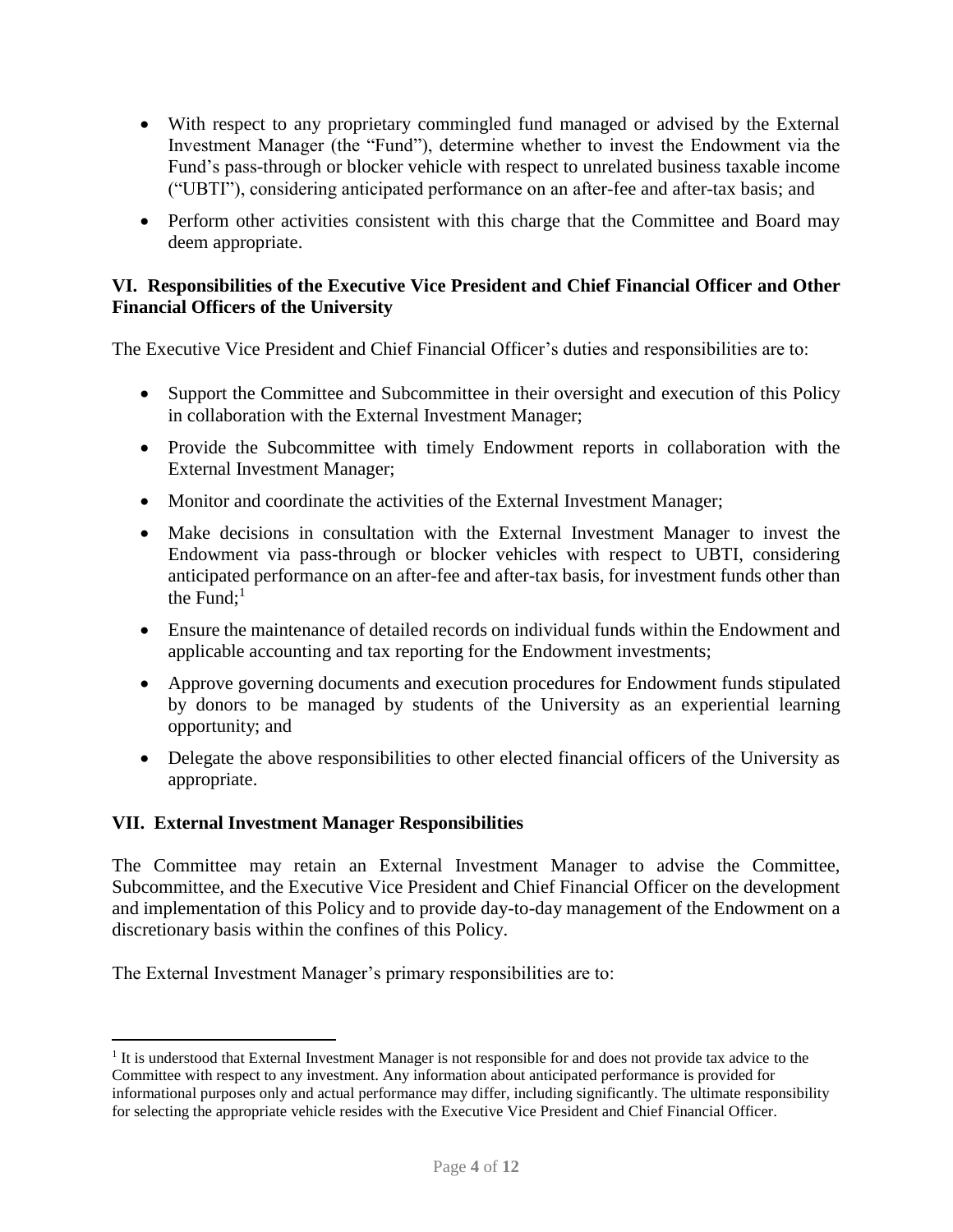- Conduct its activities in accordance with the standards applicable to the Board, Committee and Subcommittee, including for the avoidance of doubt the Investment Prudence requirements of Article VIII of this Policy;
- Utilize discretion in managing the assets of the Endowment in accordance with this Policy;
- Notify the Subcommittee proactively if it believes that the Policy and/or investment strategy should be modified to achieve the objectives stated herein;
- Seek to outperform, on an after-fee and after-tax basis, the Policy Benchmark (as defined herein) over a full market cycle, which would generally be viewed as a period of five to seven years;
- Provide ongoing education and insights into the capital markets to the Subcommittee;
- Conduct asset allocation reviews upon request of the Subcommittee or as deemed necessary by the External Investment Manager;
- Conduct Endowment spending analyses to inform the Endowment spending policy;
- Conduct fee analyses;
- Provide performance reporting within 30 business days of the end of each month to the Subcommittee;
- Attend meetings and participate in conference calls of the Subcommittee, as requested;
- Assist with Policy recommendations and revisions;
- Provide an investment mandate for student-managed Endowment funds and review periodic investment reports related to such funds, consistent with applicable governing documents for such funds and the overall investment objectives for the Endowment;
- Upon request, provide information reasonably available from external managers to assist the Executive Vice President and Chief Financial Officer or other elected financial officers of the University in determining whether to invest via a pass-through or blocker vehicle offered by the external manager with respect to UBTI, considering anticipated performance on an after-fee and after-tax basis;<sup>2</sup> and
- Assist the Executive Vice President and Chief Financial Officer and finance staff in the execution of their responsibilities, as mutually agreed.

# **VIII. Investment Objectives**

 $\overline{a}$ 

The primary investment objective of the Endowment is to provide a sustainable maximum level of return that is consistent with prudent risk levels. The specific investment objectives of the Endowment and the Fossil Fuel Free Portfolio (described later in this Policy) are to attain annual total real returns of at least 5% and 3.5%, respectively, over the long term. It is recognized that

 $2$  It is understood that External Investment Manager is not responsible for and does not provide tax advice to the Committee with respect to any investment. Any information about anticipated performance is provided for informational purposes only and actual performance may differ, including significantly. The ultimate responsibility for selecting the appropriate vehicle resides with the Executive Vice President and Chief Financial Officer.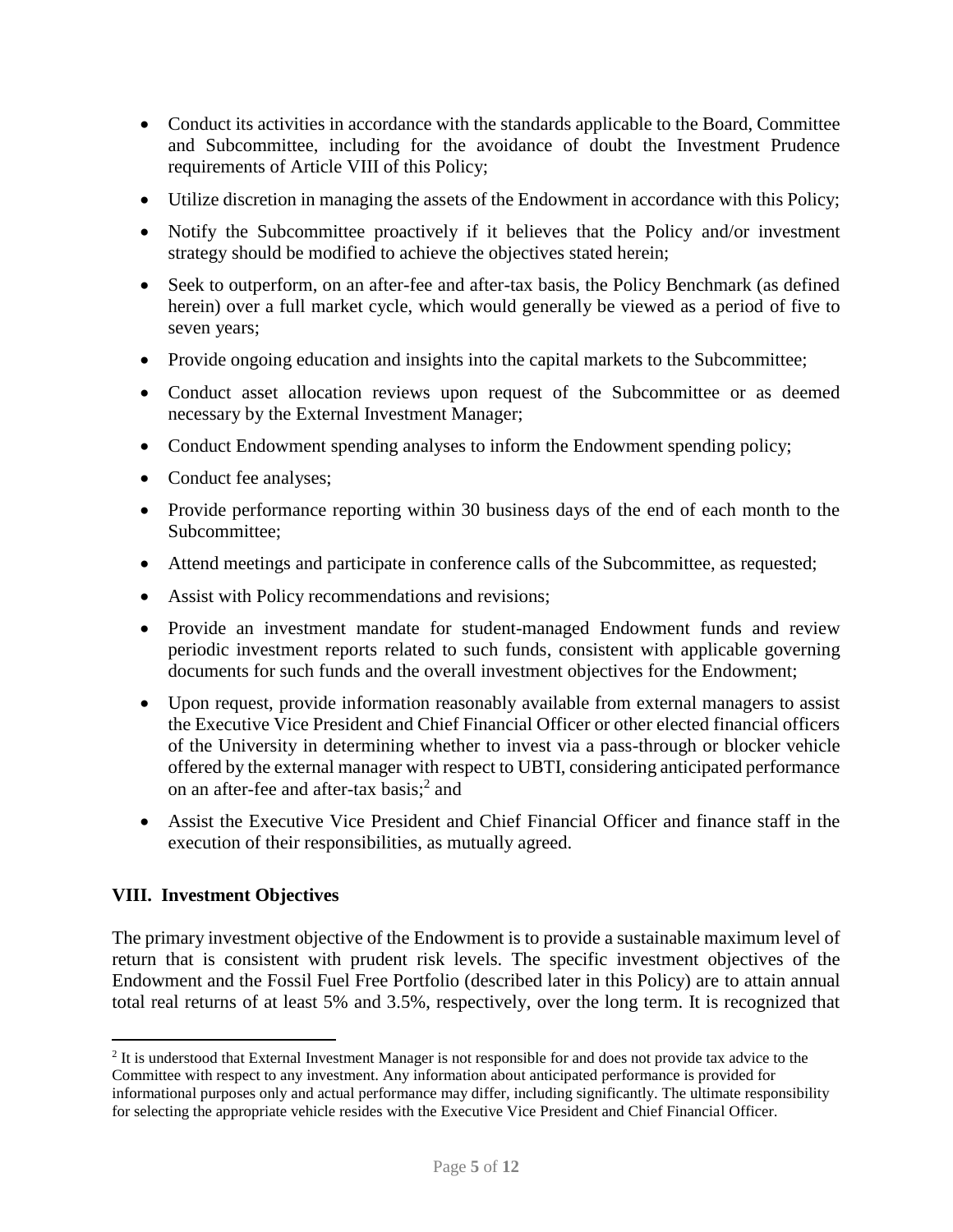support for current operations must be consistent with the long-term growth of the Endowment. While the Subcommittee, Executive Vice President and Chief Financial Officer, and the External Investment Manager will monitor shorter-term investment results, this Policy dictates that adherence to a sound long-term investment program, which balances short-term spending needs with the preservation of the real (inflation-adjusted) value of assets, is crucial to the long-term success of the Endowment.

To meet the objectives stated above, the Endowment should also be managed in reasonable accordance with the principles outlined below.

- **Total Return Objective**: The Endowment's assets are to be managed for total return, defined as dividend and interest income plus or minus capital gains and losses.
- **Time Horizon**: The Endowment funds shall be invested in a manner that is consistent with the long-term nature of the Endowment.
- **Investment Prudence**: The decision process of the Board, Committee and Subcommittee are governed by the Prudent Investor Rule, the Washington State Uniform Prudent Management of Institutional Funds Act ("UPMIFA"), and the Washington Nonprofit Corporation Act. The Board, Committee and Subcommittee must make decisions in good faith, in a prudent manner and in the best interests of the Endowment, taking into consideration long-term and short-term needs, present and anticipated financial requirements, the expected total return and risk of certain investments, and general economic conditions. The Board, Committee and Subcommittee have the discretion to delegate the responsibility to manage and invest the Endowment funds to other parties such as bank custodians, an External Investment Manager, and investment consultants who work in a fiduciary capacity for the Endowment. In considering delegation to external agents the Board must act with such standard in: (i) selecting the agent; (ii) establishing the scope and terms of the delegation, including such agent's standard of care; and (iii) reviewing and monitoring the agent's performance. The Board and Committee shall document their decisions. The standard imposed upon the agent under the scope and terms of the delegation should be consistent with UPMIFA, including (i) the requirement to exercise reasonable care in complying with the scope and terms of the delegation and (ii) the requirement that a person who has special skills or expertise or is selected in reliance on such person's representations of such special skills or expertise has a duty to use these skills or expertise.
- **Diversification**: The External Investment Manager shall invest the Endowment funds in a diversified manner across asset classes, recognizing that asset classes with low correlations to each other may perform differently in certain economic environments.
- **Transparency**: The External Investment Manager is authorized to select investments with limited transparency as to the underlying holdings, but it is expected that external fund managers shall provide periodic updates with regard to account performance, general strategy, and investment themes. It is also expected that the External Investment Manager will maintain sufficient visibility to underlying holdings to assist the University in meeting its financial accounting and audit requirements.
- **Liquidity**: There must be sufficient liquidity in the Endowment portfolio to ensure that the Endowment can meet its distribution/spending policy and operational needs, maintain the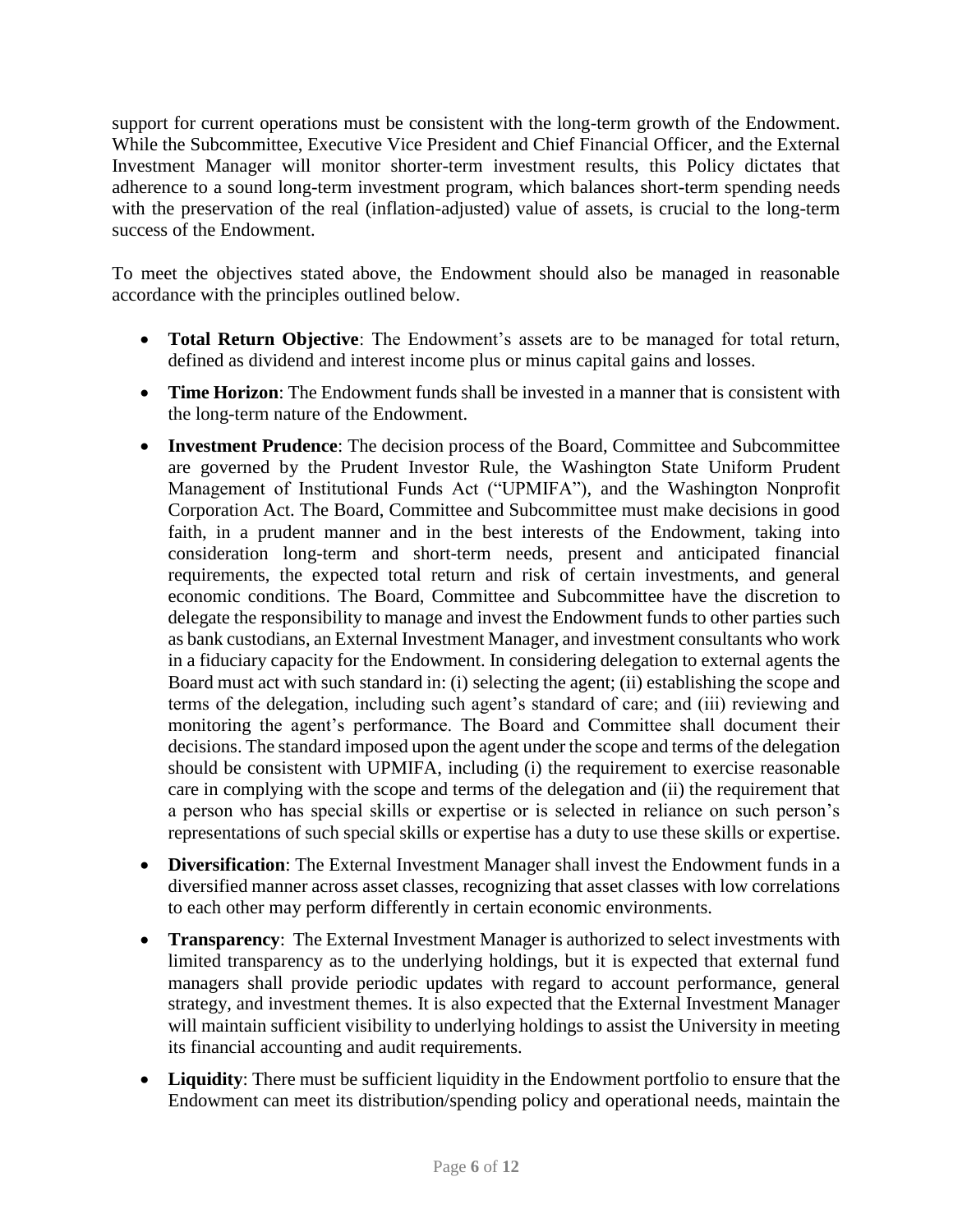University's desired credit ratings, and maintain compliance with any debt agreements to which the University is a party. The External Investment Manager is authorized to select investments with restricted liquidity, provided that the liquidity needs of the University and the liquidity of the overall Endowment portfolio have been carefully considered in advance of such investment and will continue to be met after the investments are added to the portfolio.

- **Investment Vehicles**: The investment structures to be used in managing the Endowment portfolio may include, but are not limited to, separate account managers, mutual funds, exchange traded funds and notes, and other pooled investment vehicles, including private placements.
- **Taxes**: The University is generally exempt from Federal income tax under Section 501(a) of the Internal Revenue Code, as an organization described in Section 501(c)(3). Some investments, including those that employ leverage, may generate UBTI. The use of investment strategies that generate UBTI is allowed in the Endowment without restriction, as the primary goal in managing the Endowment is to seek to maximize the investment return, net of all fees and expenses, including taxes. The Subcommittee and/or finance staff of the University will promptly advise the External Investment Manager if the Endowment's tolerance of UBTI changes and the External Investment Manager shall have a reasonable period of time after notification to implement such change with respect to new investments..
- **Endowment Expenses**: Endowment expenses, including investment management fees, legal fees, consulting fees, custodial fees, taxes, and other Endowment-related expenditures may be paid from Endowment earnings.
- **Cash**: Cash is to be employed productively at all times by investment in short-term cash equivalents to provide safety, liquidity, and return.

# **IX. Risk Objective**

In light of the uncertainties and complexities of investment markets, the Subcommittee recognizes and acknowledges that a reasonable level of risk must be assumed to provide an opportunity to achieve the long-term investment objectives of this Policy.

The Endowment should be managed to attain a risk level (as measured by standard deviation over a full market cycle) that is equal to or less than that of the Policy Benchmark. The Subcommittee recognizes that, in some periods, the risk level of the portfolio may exceed that of the Policy Benchmark.

# **X. Policy Benchmark**

Over a full market cycle (typically five to seven years), the Subcommittee and the External Investment Manager shall seek to attain an average annual return on the Endowment portfolio, net of fees, that exceeds the average annual return of the Policy Benchmark, which is comprised of a blend of two broad-based indices: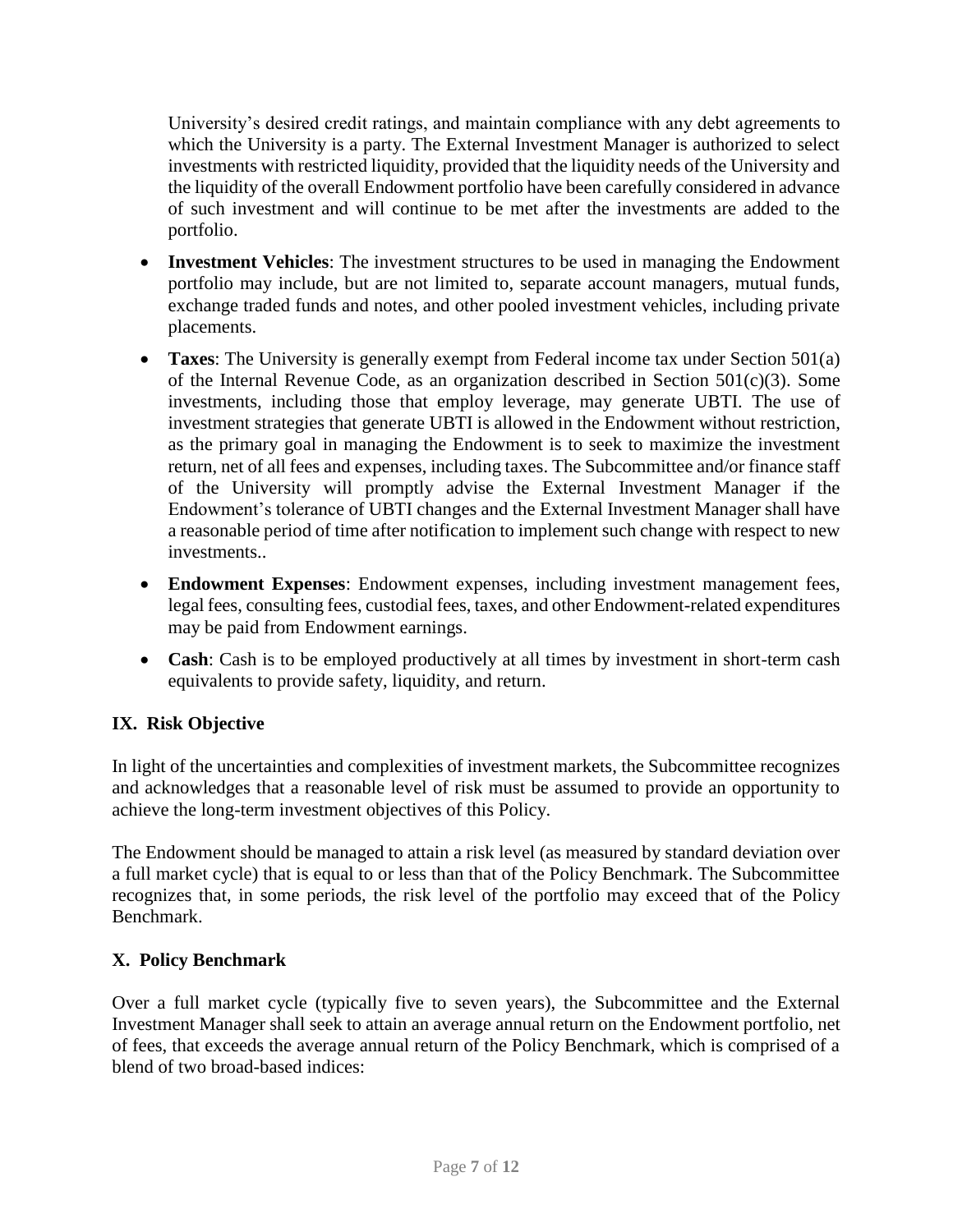- 70% weight to the MSCI All Country World Total Return Net Index from Morgan Stanley Capital International (the "MSCI ACWI"); and
- 30% weight to the Bloomberg Global Aggregate Bond Index (the "Bloomberg Global  $Agg.''.$

The Subcommittee has selected the Policy Benchmark based on several criteria. First, the Policy Benchmark is comprised of stable, widely referenced, and readily available indices. Second, the Policy Benchmark might be expected, over the long-term, to exhibit a similar level of volatility, or standard deviation, as the Endowment portfolio, assuming (i) the Endowment's investments in certain asset classes are consistent with the long-term targets for each asset class, and (ii) future long-term returns and correlations are consistent with historical returns and correlations. Accordingly, the Policy Benchmark should provide the Subcommittee with a fair representation of a proxy from which it can evaluate the Endowment's performance.

The Subcommittee recognizes that the Endowment's return may vary significantly from that of the Policy Benchmark in certain market environments, particularly over short time periods.

# **XI. Acceptable Investments**

The Endowment may invest in a broad mix of traditional and alternative asset classes to achieve the return and risk objectives of this Policy.

The Endowment shall consider the inclusion of alternative investments for the purpose of diversification and risk management, and not solely for the purpose of seeking outsized returns. Thus, the potential impact on overall portfolio risk of specific alternative investments should be considered before those investments are added to the portfolio.

Alternative investments may exhibit low correlations to traditional equity and/or fixed income markets. Examples of these investments include: hedge funds, commodities and natural resources, real estate, and private equity. Such investments may be accessed through a variety of structures, including private placements, mutual funds, exchange traded funds, structured notes, and other issuers.

It is recognized that the structures and asset classes outlined in this Policy can encompass a wide range of investment strategies that have significantly different risk profiles and cost structures.

Acceptable assets may include:

 **Global Equities**: Equity investments in U.S. and international companies are typically among the most liquid and well-researched opportunities. This class will typically be diversified in terms of style and capitalization and may include both active and passive investment strategies. Smaller capitalization, concentrated, and style-specific strategies may all be used to diversify the portfolio. Excluding any exposures that may be obtained through broad market index funds or other comingled funds that are externally managed, the Endowment will make no direct investments in publicly-traded companies that own fossil fuel reserves, as defined by the MSCI Fossil Fuel Reserves list.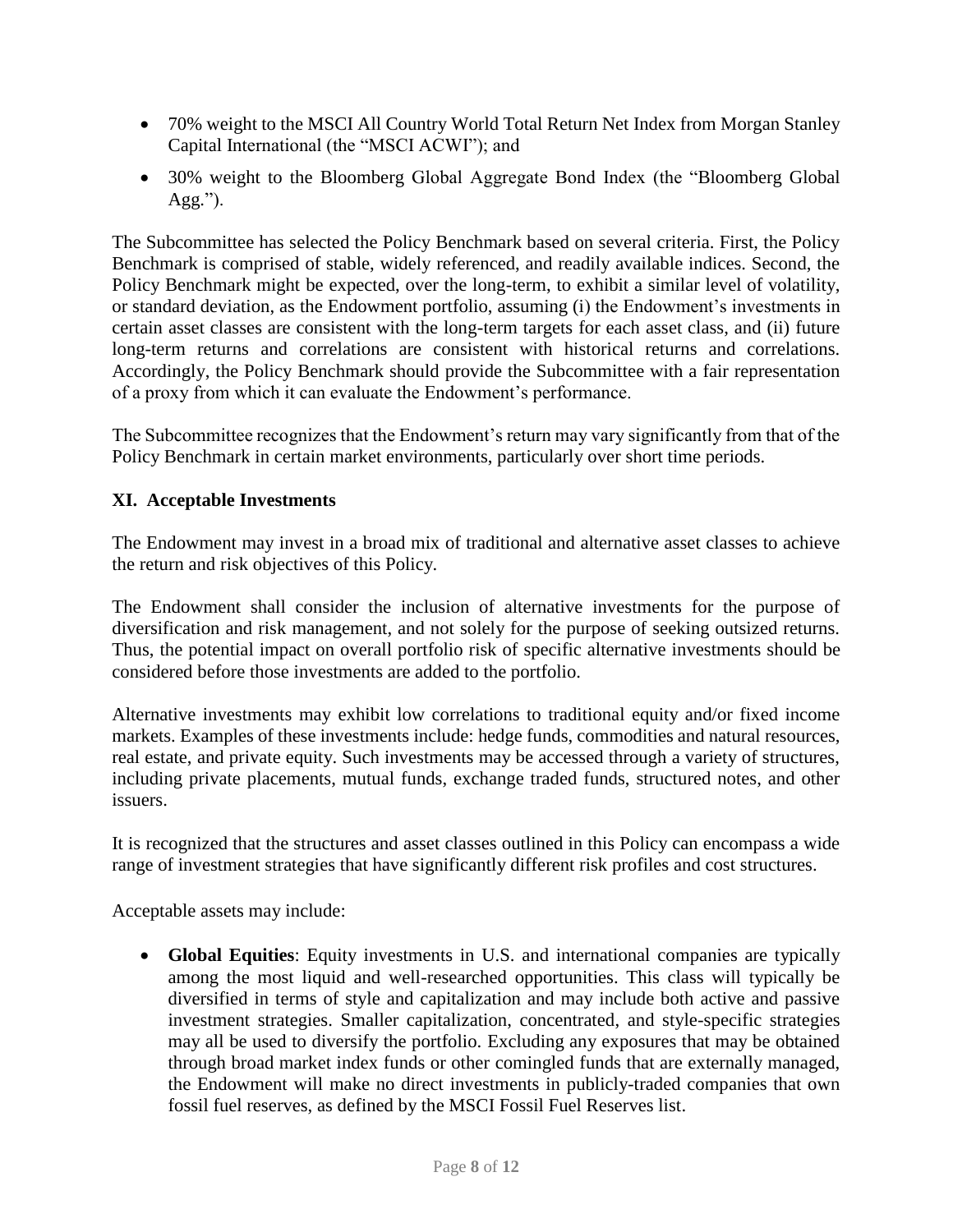- **Private Capital**: This asset class represents one of the most illiquid investment classes. However, private capital investments offer potentially attractive returns because they may take advantage of market inefficiencies and may benefit from active management strategies. Investments that may be included in this asset class are (i) equity or equity-like investments in companies that have undeveloped products or revenues and are not able or interested in accessing public capital markets ("Venture Capital"), (ii) equity investments in private or public companies that result in the purchase of a significant portion or majority control of the company ("Leveraged Buyouts"), and (iii) mezzanine investments in the subordinated debt and/or equity of privately owned companies.
- **Hedge Funds/Absolute Return**: Hedge funds are intended to supplement traditional equity portfolios. Hedge funds generally combine long positions with short positions to reduce overall equity market exposure. Hedge funds may be considered "return enhancers" but should exhibit lower volatility and lower statistical correlations to traditional investments. Long/short hedge funds, however, are generally sensitive to the same market factors as the traditional investment markets. Absolute return strategies may produce close to "equity-like" returns but exhibit "bond-like" volatility over extended periods. Absolute return investments include those that attempt to identify or exploit pricing inefficiencies between related securities or involve transaction-based strategies that tend to have lower statistical correlations to traditional equity and fixed income markets. Examples of absolute return strategies include convertible arbitrage, event-driven arbitrage, fixed income arbitrage, distressed securities, and equity market-neutral. These strategies are usually offered through partnership structures. These investments are intended to provide less volatile returns in both normal and extreme market conditions for traditional equity and fixed income investments.
- **Real Assets**: Investments included in the real assets class include those assets for which the primary purpose is to provide a potential hedge against inflationary pressures and to achieve overall portfolio diversification. Real assets include, but are not limited to, the following: real estate, infrastructure, renewable energy, commodities and Treasury Inflation Protected Securities ("TIPS"). Real assets investments may have low correlations to the traditional equity and fixed income markets and may offer attractive long-term riskadjusted returns for investors. Excluding any exposures that may be obtained through broad market index funds or other externally managed commingled funds, the Endowment will not make any new commitments to commingled private funds whose primary strategy is to make investments focused on hydrocarbon extraction, processing, and/or transportation.
- **Fixed Income and Cash**: The returns of fixed income investments are expected to be lower than those of equity investments. The goal for the fixed income assets is to provide diversification for the total portfolio, reduce the overall volatility of the portfolio, and generate periodic predictable cash flows that can be used in support of annual spending requirements. The fixed income portfolio will typically be diversified across various subclasses and by investment style and strategy (such as duration, sector, and quality). Cash and cash equivalent reserves may be invested in short-term fixed income investments and shall be used to fund necessary financial obligations at times when it is not desirable or practical to liquidate stock or bond investments. Since cash and cash equivalent reserves may earn a return lower than the rate of inflation, there could be a loss of real purchasing power associated with the holding of cash assets.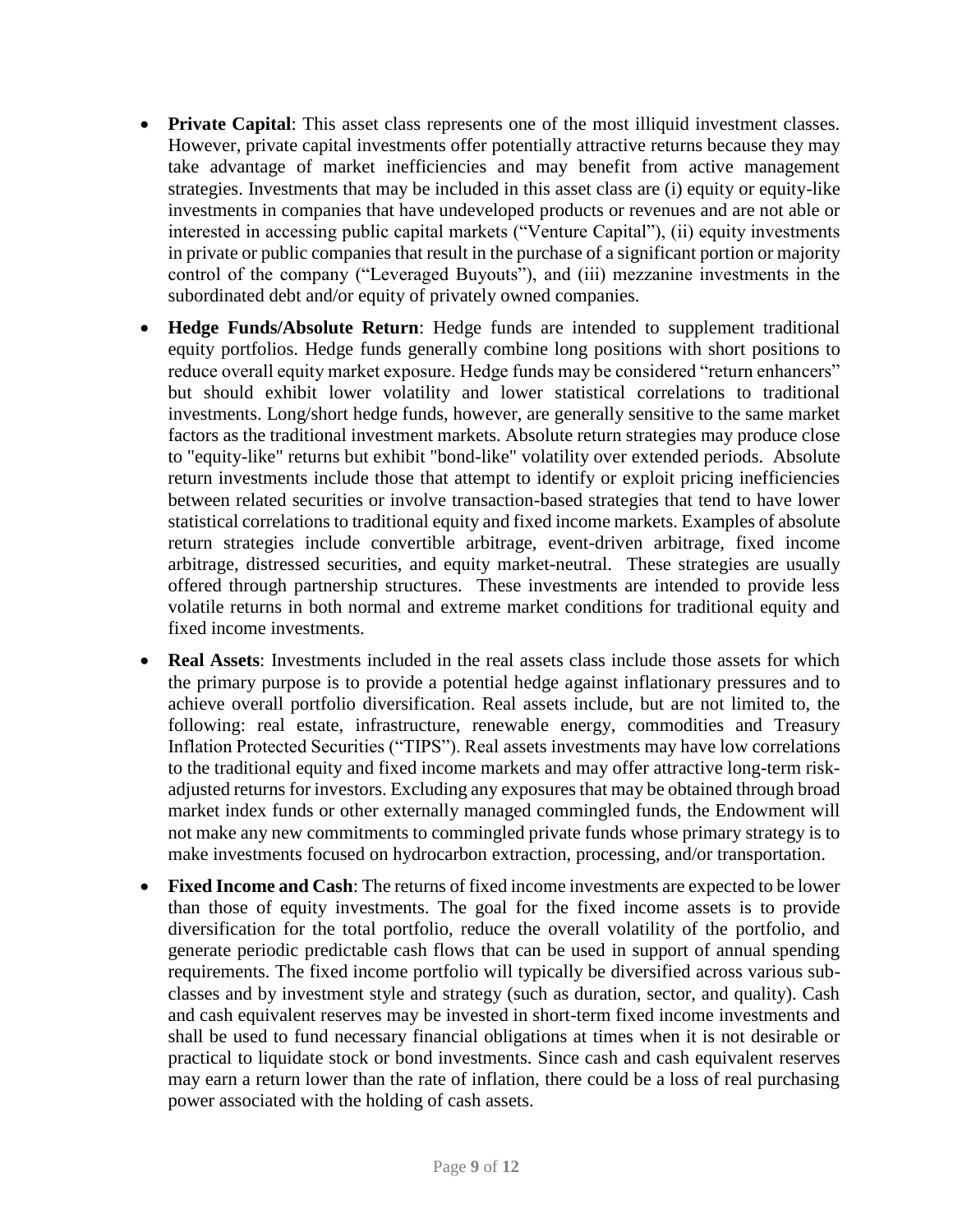**Funds stipulated by donors to be student-managed** will be invested in accordance with applicable governing documents for such funds and may not be invested in: non-US-dollardenominated securities; non-marketable securities; securities that are sold short or purchased on margin; securities purchased with borrowed funds or pledged assets; uncovered options; commodities; or currencies**.**

## **XII. Asset Allocation**

### *Targets and Ranges*

One of the most important components of an investment strategy is the portfolio asset mix, or the allocation among the various classes of securities and investment strategies available to the Endowment for investment purposes. Long-term asset allocation targets and ranges are determined by this Policy. Actual asset allocations will be reported to the Subcommittee at least quarterly.

To implement this strategy, the Subcommittee and the External Investment Manager will diversify investments across asset classes to enhance the expected Total Return of the portfolio while avoiding undue risk concentration. Decisions regarding the allocation targets or the inclusion of new asset classes will be made when such action is expected to increase the expected return, reduce the risk of the portfolio, or when deemed appropriate by the Subcommittee. Expected returns, risks and correlations, and these characteristics' overall impact on the portfolio will be analyzed before such asset class can be included. As both the targets and ranges are long-term in nature, it is expected that they will change infrequently.

The asset allocation should allow for (i) a diverse portfolio without undue concentration in any single asset class and (ii) enough flexibility to adapt to various market environments. For these reasons, the asset allocation policy calls for "target" allocations as well as ranges around those targets. The approved targets and ranges are shown below.

|                      | Long Term Targets and Ranges (%) |               |                 |  |
|----------------------|----------------------------------|---------------|-----------------|--|
| <b>Asset Class</b>   | Low End                          | <b>Target</b> | <b>High End</b> |  |
| <b>Global Equity</b> | 25                               | 40            | 60              |  |
| <b>Real Assets</b>   | 5                                | 15            | 25              |  |
| Private Capital      | 10                               | 20            | 30              |  |
| Absolute Return      | 5                                | 15            | 25              |  |
| Fixed Income         |                                  | 10            | 20              |  |

### *Rebalancing*

An asset class is considered to be within an acceptable range if the actual allocation is within the lower and upper bands shown above. Actual allocation will be reviewed quarterly but may be changed at any time (as long as the proposed allocations are within the acceptable ranges) based on judgment of the External Investment Manager.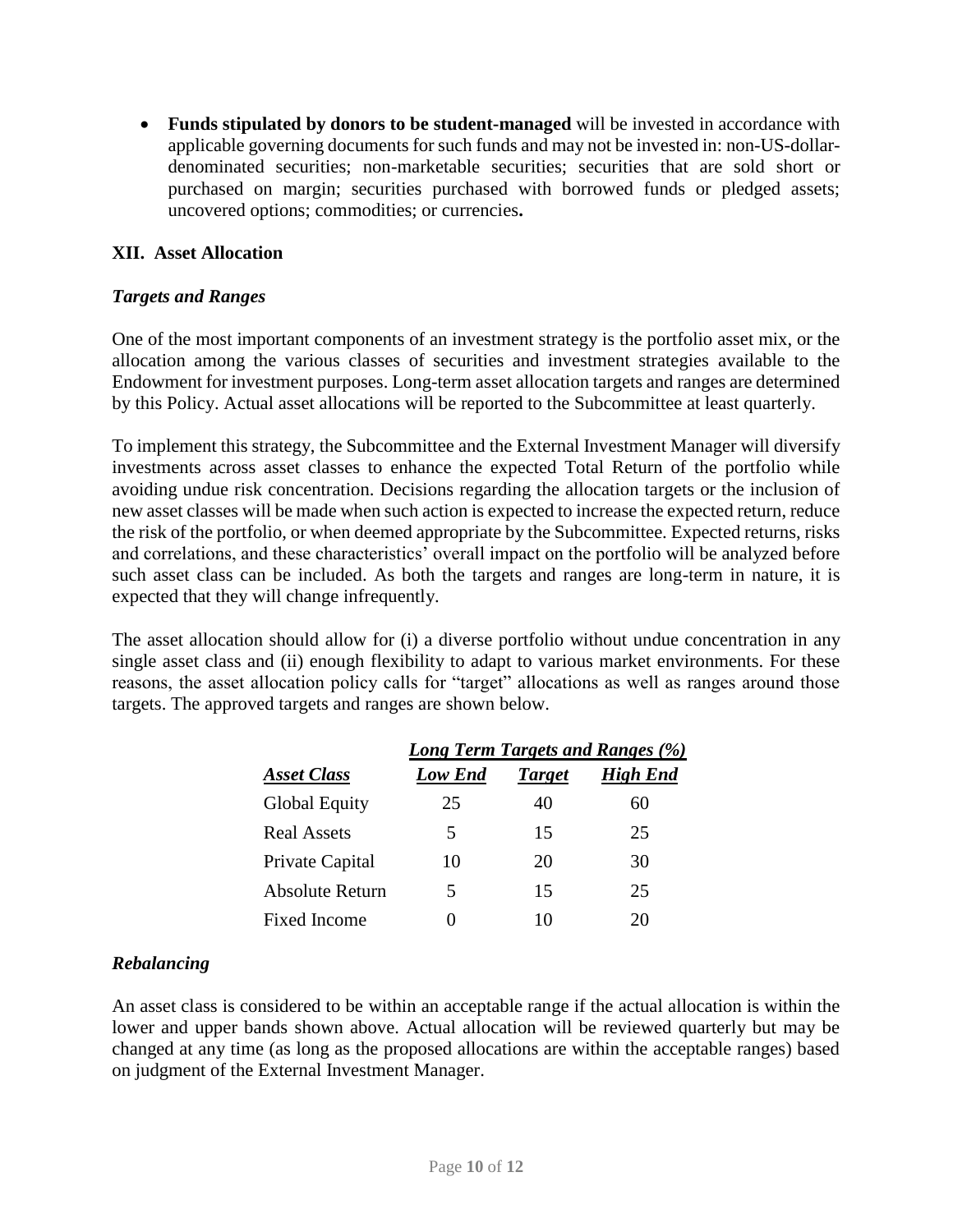If the Endowment's holdings in an asset class should move outside of that class' acceptable range, or might be reasonably expected to do so in the future, the External Investment Manager should notify the Subcommittee promptly. The Subcommittee should work with the External Investment Manager to understand the reason for the breach and agree to a reasonable plan to restore the allocation back within the acceptable range.

# **XIII. Spending Policy**

The Endowment spending rate(s) will be established annually for the subsequent year at the fall Board meeting and will be a Committee-approved percentage of the trailing 36-month average Endowment market value (ending with the most recently closed fiscal year at the time the rate is set).

In establishing the payout percentage, the following factors, among others, will be considered: (1) duration and preservation of the Endowment; (2) the purposes of the University and the Endowment; (3) general economic conditions; (4) the possible effect of inflation or deflation on the Endowment; (5) the expected total return from income and the appreciation of investments; (6) other resources of the University; and (7) this Policy.

Endowment spending may be made from interest, dividends, capital appreciation, or prior years' accumulations of the same.

Notwithstanding the above, individual true endowments with a fair value at the reporting date that is less than either the original gift or the amount required to be maintained by the donor or by law that extends donor restrictions will only distribute the current year's income from interest and dividends. If such endowments support financial aid, the spending shortfall may be covered by quasi-endowments for financial aid to achieve the approved and committed total tuition discount rate.

# **XIV. Socially Responsible Investing**

Socially Responsible Investing ("SRI") is a method of investing that is geared toward accomplishing a social goal or promoting a particular mission. Such an investment strategy is executed either through owning a company's shares as an activist means of making change or by refusing to own shares of a company because of a disagreement with that company's business practices.

The Subcommittee may consider investment opportunities with managers that take an SRI approach when the Subcommittee determines that the manager's targeted values align with the mission of the University and when the manager meets the evaluation criteria set forth in this Policy, including the expectation that the manager will be able to improve the risk-adjusted returns of the Endowment.